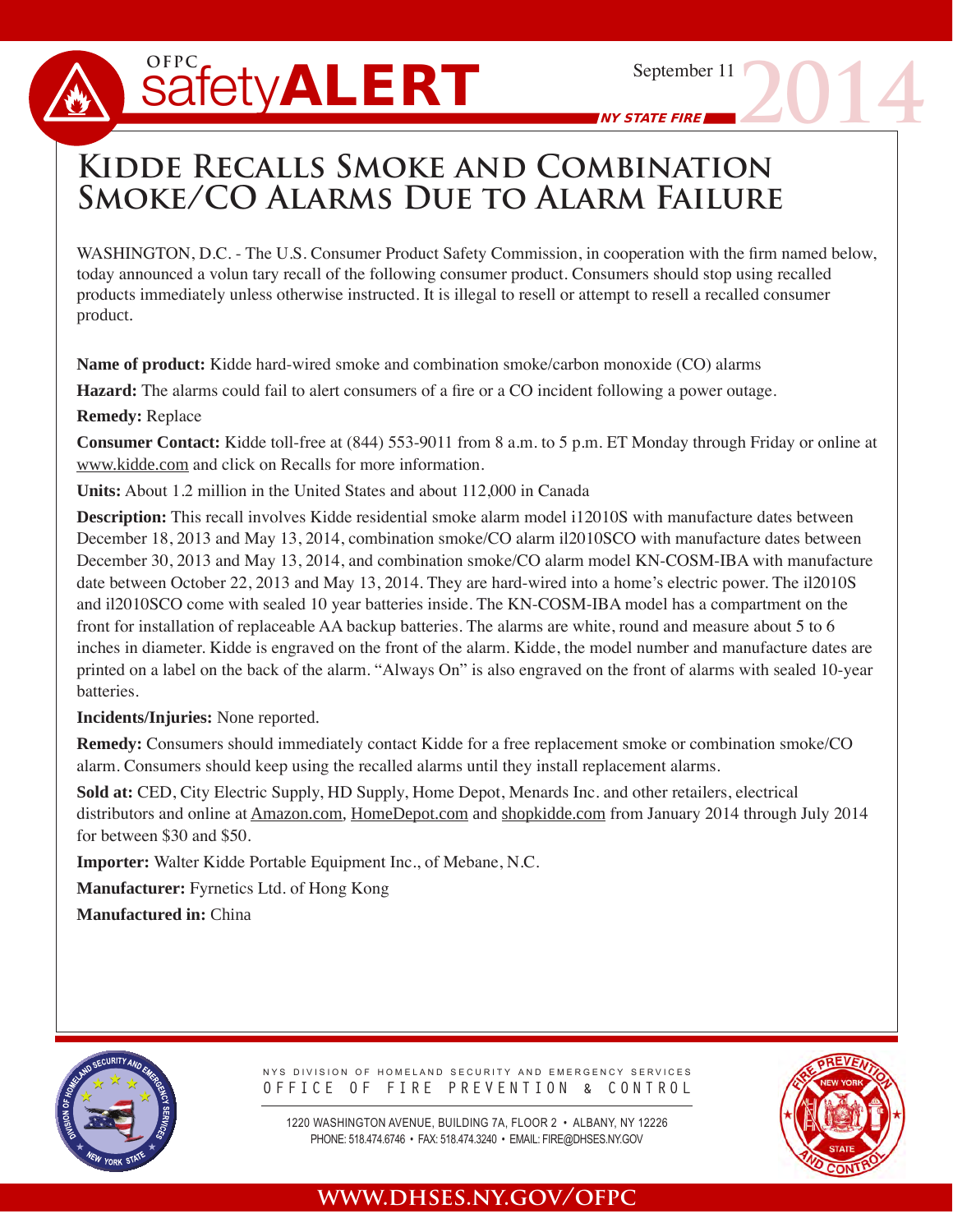

#### **Name of Products:**

**i12010S** –10 Year Hardwired Smoke Alarm – manufactured 12/18/13 through 5/13/14

**i12010SCO** – 10 Year Hardwired Combination Smoke/Carbon Monoxide Alarm – manufactured 12/30/13 through 5/13/14

**KN-COSM-IBA** – Combination Smoke/Carbon Monoxide Alarm (front-load battery model only) – manufactured from 10/22/13 through 5/13/14

These units are AC/DC powered and capable of hardwired interconnect. They have a Kidde logo on the face of the unit. The model number is on the label on the back of the unit.

**Identified Hazard:** If a power outage occurs at the same second that a unit is performing a sensor health check, the unit may go into a "latched" mode, causing it not to alert to the presence of smoke. It will sound if it receives a signal from an alarm in the same interconnected system. Once power is restored, a latched unit will sound an alert, regardless of the presence of fire and/or carbon monoxide (for combination units) until power to the unit is completely removed.

**Remedy:** Replace Unit. Consumers should not take the alarm out of service until they receive a replacement from Kidde.

**Kidde Product Support:** Kidde toll-free at 1-844-553-9011 between 8:00 a.m. – 5:00 p.m. EST Monday through Friday, except holidays, or visit our website at www.kidde.com. Calls consumers may have of a technical nature that are not related to the recall should be transferred to our toll free number.

Post until January 11, 2015 In cooperation with the U.S. Consumer Product Safety Commission